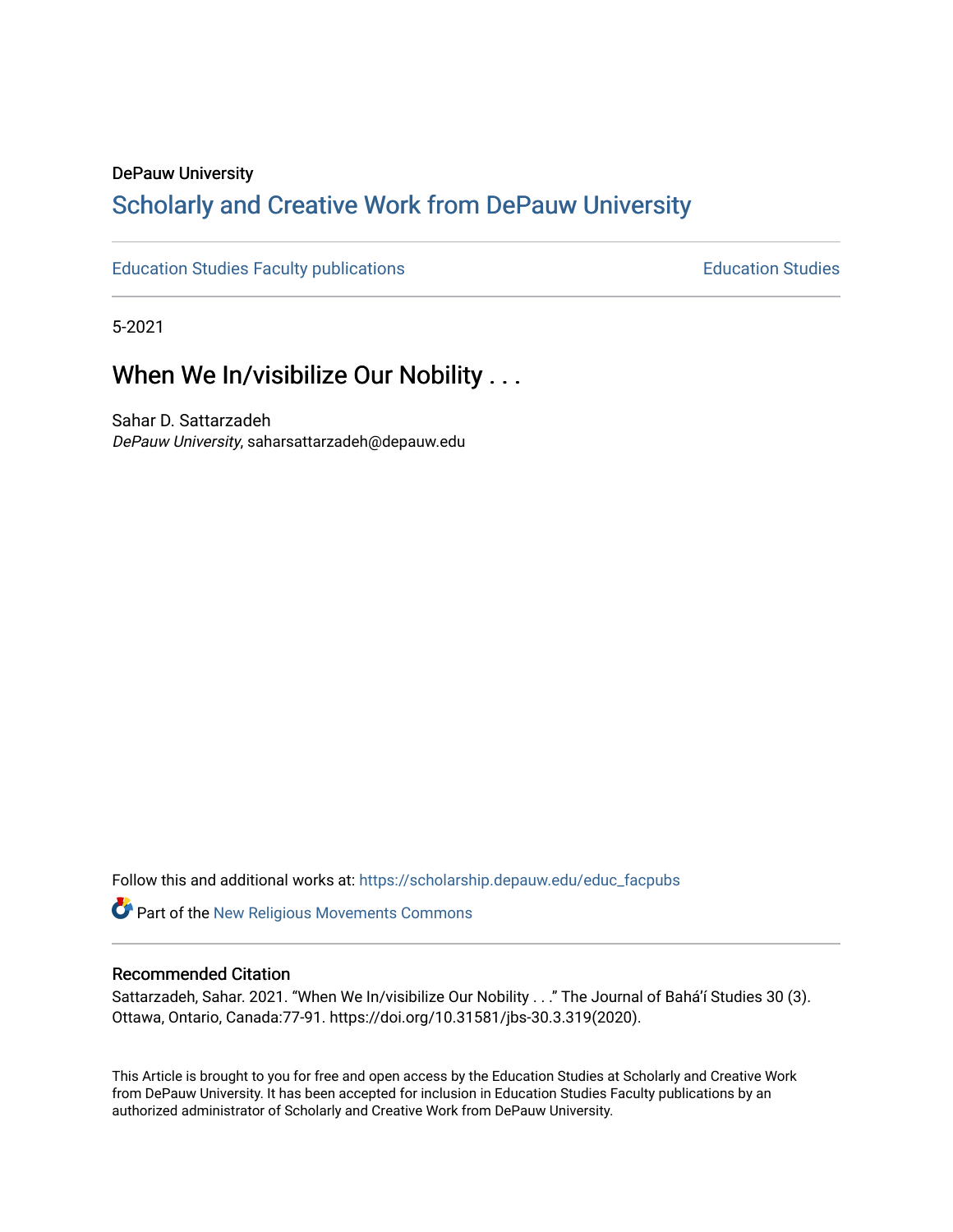# When We In/visibilize Our Nobility . . .

## SAHAR D. SATTARZADEH

Dost thou deem thyself a small and puny form, When thou foldest within thyself the greater world? *Hadith* (qtd. in Bahá'u'lláh, *The Call of the Divine Beloved*)

#### UN/BECOMING A VICTIM

In October 2011, an international faithbased women's rights non-governmental organization (NGO) convened a press briefing for invited members of the United States Congress and their staff in the U.S. Capitol Building in Washington, D.C. The briefing was an advocacy initiative to address the Violence Against Women Act (VAWA)<sup>1</sup>

VAWA have provided federal grant funding to support relevant community-based initiatives; they have also resulted in a number of advancements, including, but not limited to: stronger criminal laws, housing protections for victims, extending partial accountability for domestic violence to tribal lands, and inclusion of protections for the LGBTQ+ community. Reauthorization of the bill expired in 2019, and at the time of writing this, the U.S. House of Representatives approved reauthorization, H.R.1620 - Violence Against Women Act Reauthorization Act of 2021 (www. congress.gov/bill/117th-congress/housebill/1620/text) with enhancements, particularly for Black, Indigenous, underrepresented ethnic/racial groups, two-spirit and LGBTQ+ communities, which is currently facing obstacles in the Senate. Responding to the long absence, avoidance, and silence of governmental action regarding Missing and Murdered Indigenous Women, Girls, Transgender, and Two-Spirit People (MMIWGT2S), the first-ever Indigenous person and woman of color to hold a U.S. Cabinet position, Secretary of the Interior Deb Haaland (Laguna Pueblo), has also established a new Missing and Murdered Unit (MMU) within the Bureau of Indian Affairs Office of Justice Services "to provide leadership and direction for cross-departmental and interagency work involving missing and murdered American Indians and Alaska Natives . . . [and] help put the full weight of the federal government into investigating these cases and marshal law enforcement resources across federal agencies and throughout Indian country" (DOI News). On May 4, 2021, President Joe Biden proclaimed May 5 as the National Day of Missing and Murdered Indigenous Peoples Awareness Day, including his

<sup>1</sup> Introduced by the U.S. Congress and signed by President Bill Clinton in 1994, VAWA became the first form of U.S. legislation representing a multidimensional approach to strengthening local, state, tribal, and federal responses to gender-based violence and violence against women and  $LGBTQ+$  communities, specifically relating to crimes associated with dating violence, domestic violence or intimate partner violence, sexual assault, and stalking. The dual purpose of the bill is to "ensur[e] victim safety and offender accountability" (Office of Violence Against Women). Throughout the years, reauthorizations of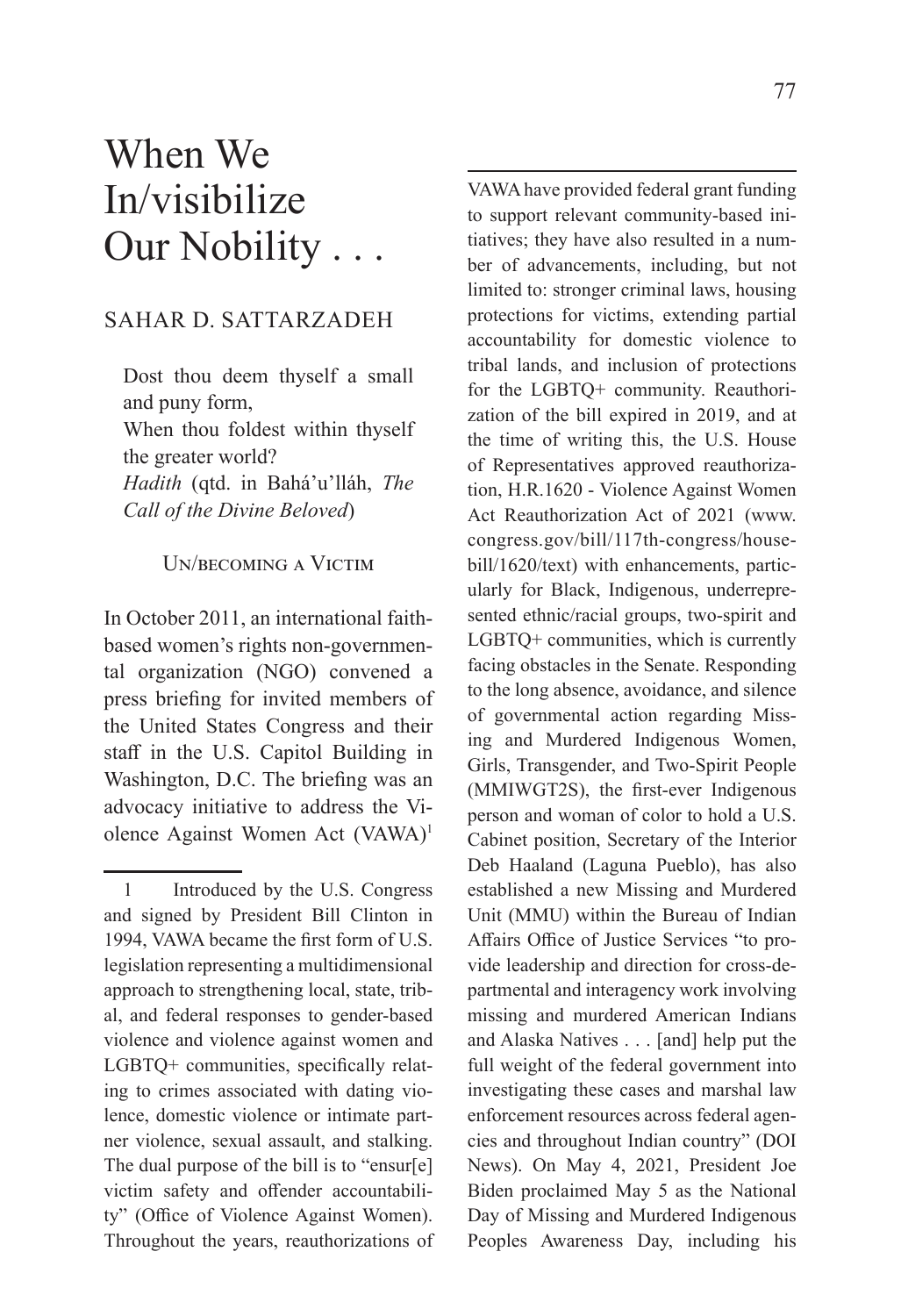since its reauthorization had expired that year, and therefore, was again up for reauthorization for the 2012 fiscal year. Along with three other women from diverse faith backgrounds, representing religious or interfaith domestic violence organizations and programs, I was invited by the NGO to participate on an Interfaith Domestic Violence Coalition panel for the press briefing. When I was introduced to speak, however, the last words of the introduction caught me off-guard: ". . . and she is a victim of domestic violence."

Despite having jotted down talking points in advance, suddenly, I felt ill-prepared and out of place. An intense sensation of heat overpowered my being. There was no intention to present myself as the victim on display for the event; to be honest, I had never actually shared my abusive relationship history with the conveners. The emcee of the event, a white Christian clergywoman introduced as a "survivor" of domestic violence, shared the obstacles she had faced due to a deficient, broken system. It was a story *she chose* to tell. While there was likely no malintent on the part of the sponsoring NGO, I still could not help but feel exploited and tokenized as the poster "victim" for the briefing. I never consented to such a representation. My nobility was instantly invisibilized, flanking in the shadows of my "trauma." Nevertheless, there was no running away at

this point. It was my turn to approach the microphone and share my story. "Thank you for inviting me to speak about this very important issue," I began. "I want to clarify, however, that I do not self-identify as a 'victim' . . ."

The consistent frequency and weight of this gender-based "justice" vernacular was already too familiar. Even when considering the purpose of our gathering and the title of the federal law, the *Violence Against Women* Act, for example, the emphasis clearly falls on the victimized body of women, disregarding the accountability of the perpetrators of that violence. Having experienced all the predetermined stages of "Battered Woman Syndrome," while simultaneously self-diagnosing it on occasion, is another reminder of how such branding creates new, problematic opportunities for those of us who have endured abusive relationships to be systematically beaten up and diminished by ourselves and others—even if only symbolically—over and over again. It becomes a gendered burden to bear. In attempting to identify the "disease," we still become "diseased," pathologizing our experiences of abuse. Despite the shared anecdotes of victimization and trauma that may (or may not) have been expected of me at the congressional hearing, I refused to go there. That refusal was a resistance to how I was introduced, to how I was scripted to perform. Ironically, being introduced as a victim took me completely "offscript" of my own pre-drafted words; yet, it also challenged me to create a new narrative for myself.

commitment to protecting Native communities through the reauthorization of VAWA (The White House).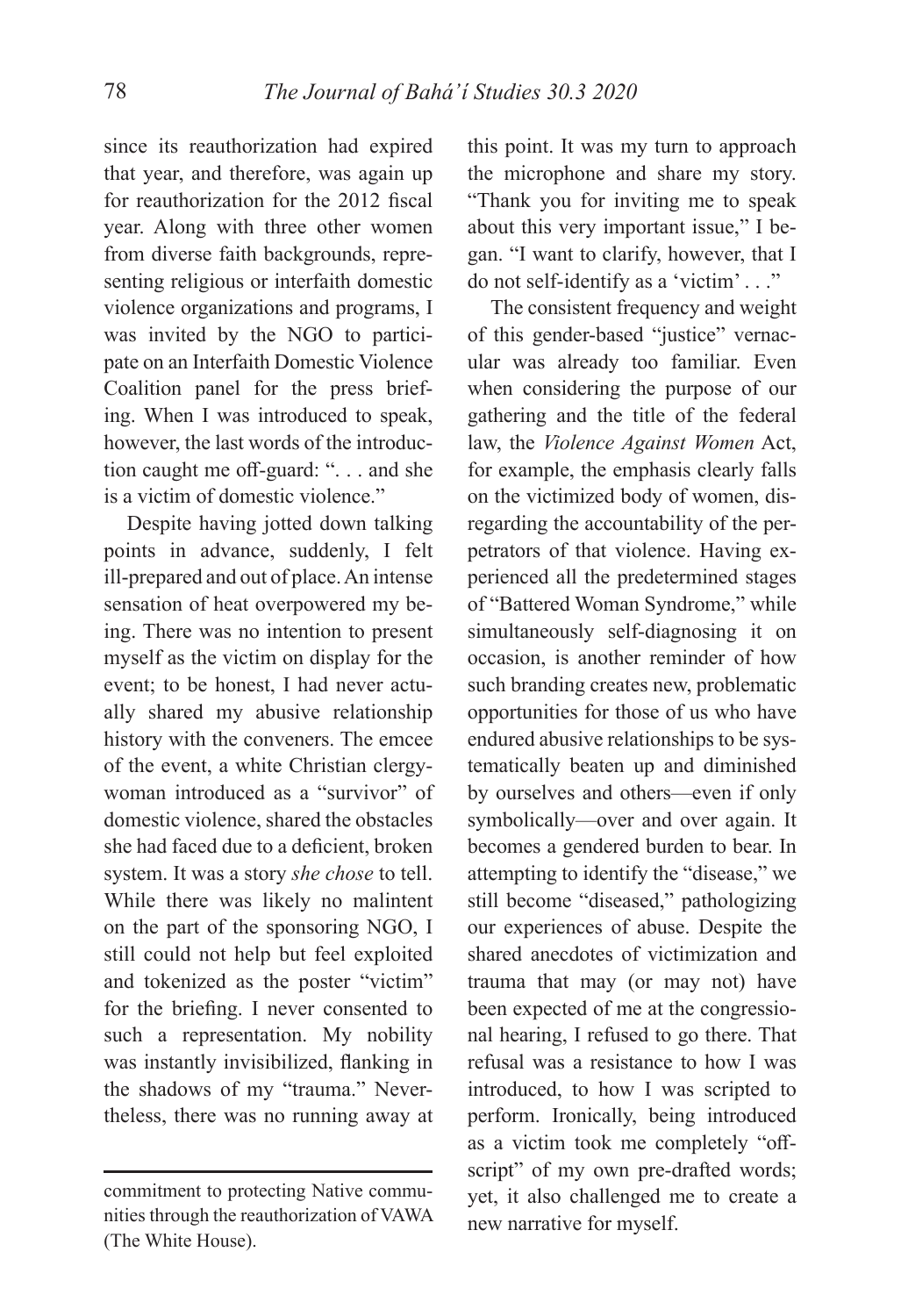Simultaneously, I had been volunteering as a "Court Companion and Victim Advocate" at the "Abused Persons Program" (titles that remain), an initiative of the county health department where I lived at the time. Volunteering for the program was a self-prescribed attempt to heal from leaving an abusive relationship (which many, I recognize, are not privileged to do, due to varying circumstances) by hoping to support others who had also experienced domestic or intimate partner violence. Among the program staff and our cohort of volunteers, I was the only one who had openly verbalized experiencing an abusive relationship, revealing a close-up understanding of how "justice" falls short. While I sensed a genuine collective desire to help those victimized by abuse, the program lacked sufficient, relevant educational and economic resources, and most importantly, it lacked any epistemic experience—or what Deer refers to as "the kind of knowledge we gain from experiencing something; a visceral knowledge that can invoke the physical senses and the genius of memory" (14)—from its targeted population, thus neglecting the insightful, vital contributions that could be shared with the program. The dichotomies of "victim" and "offender" used in the space are dehumanizing and diminish the possibility of any inherent nobility. Therefore, despite their good intentions, the program staff's efforts seemed paternalistic and surface-level at most, disregarding the diverse sociocultural contexts of the people they

intend to serve. While I shared my perspectives during the training sessions, I am not sure whether anyone was receptive to them. One thing was for certain: the program and the court system only viewed us as "victims."

In such systems, we are inherently victims—before we even arrive, granting us the latitude to perform victimhood; and then, there are those unwritten codes deciphering who deserves protection, who deserves the abuse, who deserves or *should be* "rescued" or "saved," and who should be doing the rescuing or saving; this savior complex extends across many interesting dimensions and planes (Cole). Becoming a "battered woman" not only emerges from a historical, patriarchal normative script. Its imprint deepens when it becomes economized, ethnicized, geographized, Indigenized, and/or racialized, and so on, particularly when examined through the lens of colonial histories—justifying, normalizing, and reproducing diverse forms of violence against Indigenous, Black, ethnic/ racial, and gendered bodies (for example, see Deer; Hammad; Hartman; Ritchie; Sharpe). This victimhood is oftentimes internalized, especially for already marginalized and underrepresented communities. Ultimately, if the oppression persists "long enough and effectively enough, you [may] begin to do it to yourself . . . becom[ing] a collaborator" (Baldwin and Giovanni 17).

For five years, I was in a relationship with a man who was economically, emotionally, physically, psychologically, and spiritually abusive towards me.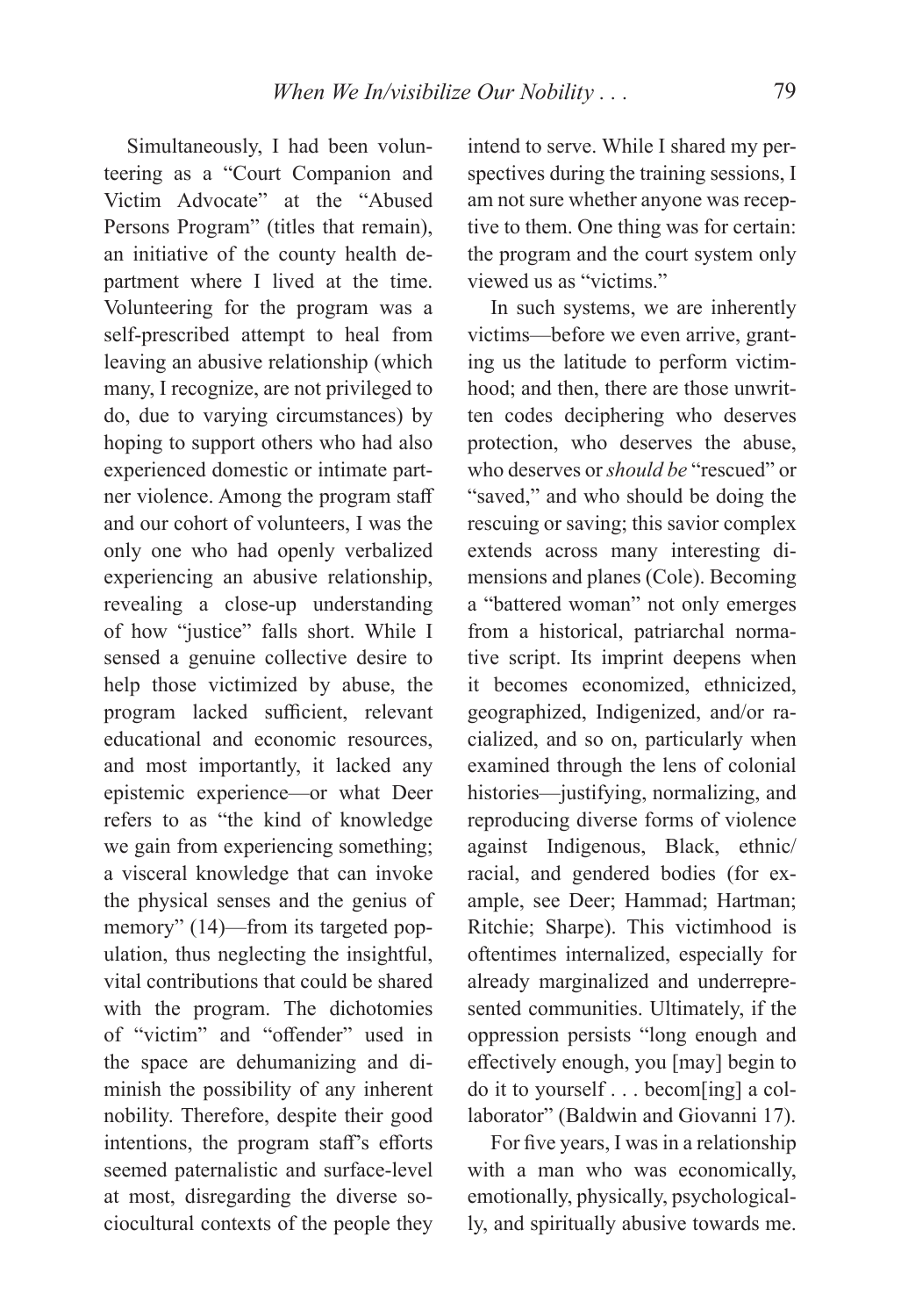My former partner's abuse was fueled by evident preexisting insecurities that swiftly avalanched from the "intel" he collected during his frequent violations of my privacy, including reading my journal entries about my interrogations of uninvited advances from men and the details of a gang rape I had endured just a year prior to meeting him. His mother had tragically passed away from advanced ovarian cancer during the early weeks of our courtship. Coincidentally, I was diagnosed with an early stage of ovarian cancer two weeks following her earthly departure. Oddly enough, I assumed my cancer diagnosis would serve as a form of protection or shield from the abuse, perhaps an unyielding bond between us; but instead, it swiftly became irrelevant, invisible. Our relationship ended in 2009, and two years later—two months after that congressional press briefing—I was formally diagnosed with having post-traumatic stress disorder (PTSD). Two years later, we attempted to give the relationship another try, but it had already failed the first time. The relationship was an accelerant to a lingering disbelief in my own nobility. All of my relationships regardless of shape or form—were mirrors of a distorted reality, reflecting the neglect of my spiritual self.

To be truthful, it has taken me well over a decade to share this personal experience openly and publicly. Obviously, I am not the first to share such an account; nor will I be the last, unfortunately. Initially resistant to being the center of attention, to be centered at all, this story was safeguarded in

a silent corner, hidden from view . . . until dear, beloved souls gave me "permission" to share it. The companionate words of Saidiya Hartman on being influenced by DuBois's use of memoir in *The Souls of Black Folk* and *Dusk of Dawn*—inspired by Chandler and Spivak's terminology—confirmed that this "autobiographical example . . . is not a personal story that folds onto itself; it's not about navel gazing, it's really about trying to look at historical and social process and one's own formation as a window onto social and historical processes, as an example of them" (Saunders 5). Lorde's reference to her personal story in *The Cancer Journals* as "not academic," but rather as "a piece of life-saving equipment" that "kept [her] alive during the time that [she] wrote it" (Lorde et al. 11), likewise encouraged me to reconcile and feel at ease to open up and share this story; the urge to share this *now* is simply because it finally manifested as a rupture I needed to address. And in the words of Lorde, "now it's out there, the umbilical cord is cut, it has a life of its own" (2). It is no longer "mine," nor does it belong to me.

Silence formerly functioned as a protective armor—for my own guilt and shame and for my former partner, from the backbiting, verbal abuse, and judgments projected from others in their attempts to slander his character. In addition to unlearning unjust sociocultural norms and other forms of socialization (we do not often freely speak about "these kinds of issues" in Azeri/Iranian/Persian households),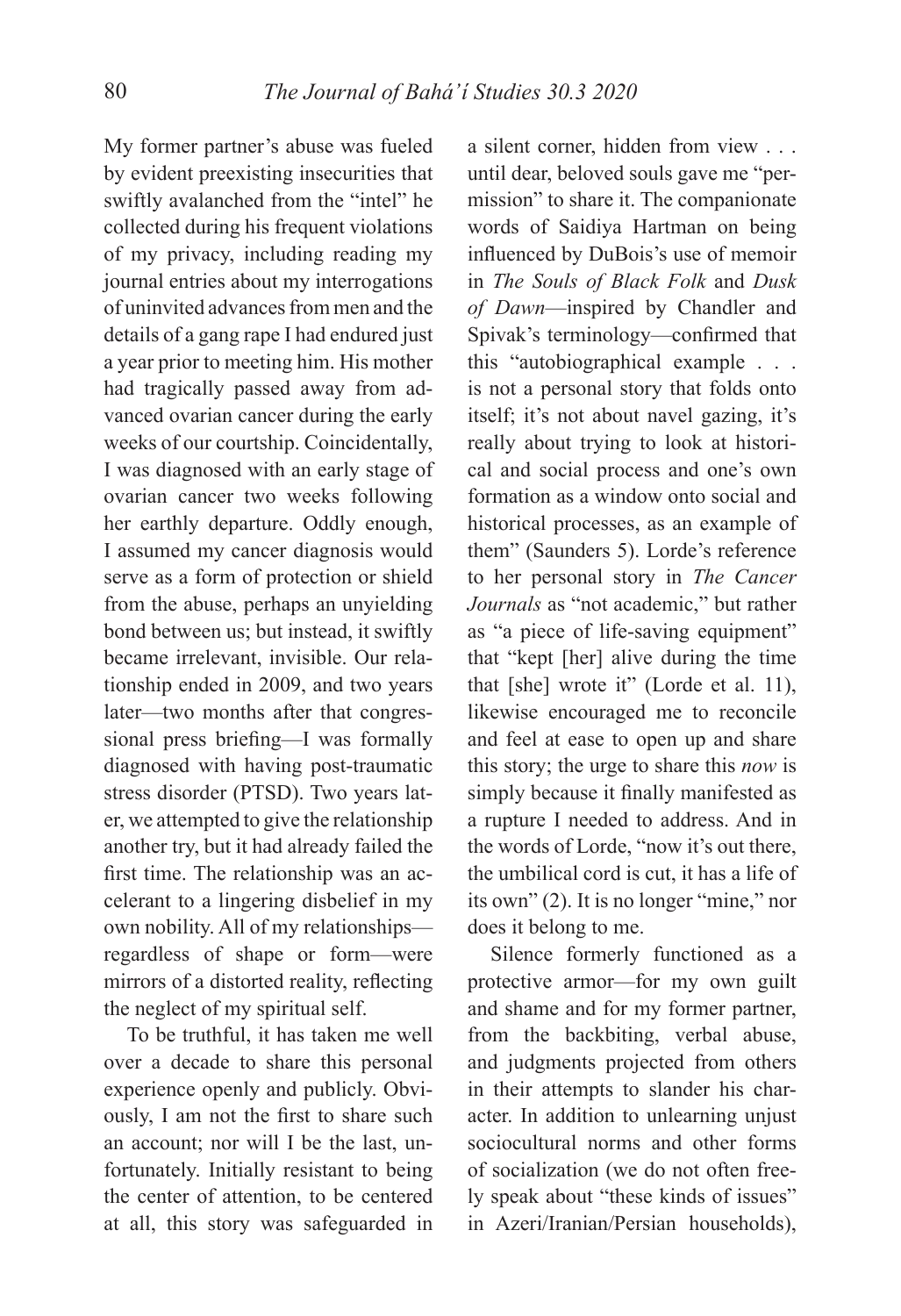gossip and backbiting, unfortunately, had already emerged among a number of those privy to this particular slice of my life. Even in the deafening secrets and silence, I heard people talking. Aside from the desire to avoid being "exposed" to and judged by the world, I had no interest in presenting the self-inflicted image of damaged "victim" or recovering "survivor." Both "victim" and "survivor" still give way/weight to the experience of trauma, albeit differently.2 The thought of others projecting such a negative status upon me felt disempowering. In the same instance, there was no desire on my part to trivialize or delegitimize the injustice or diminish the urgency of domestic/intimate partner/gender-based violence. Similarly, I did not wish to undermine the genuine empathy and aspirations

for justice and healing they evoke. Even those secret well-intentioned "intervention" plans among a few clusters of friends deeply rooted in social justice activism, which I learned of years later, backfired in unhealthy, toxic modes, even dissolving friendships. All I desired was to avoid being (mis) represented or replicating the "danger in damage-centered [narratives] . . . [as a] pathologizing approach in which the oppression singularly defines a community" (Tuck 413), such as women in violent relationships. Tuck suggests considering desire-based frameworks instead.

My desire to seek liberation from the entanglements and fetters of damage and victimhood is neither unique nor limited to my personal experiences with intimate partner, domestic, gender-based, and sexual violence. There are extensive systems and structures in our societies where a duality of visibilized trauma and invisibilized nobility is reproduced and normalized, particularly in the realm of justice. Many have created—through comedy and humor, writing, research, the arts, and social action—humanizing narratives that push back against one-sided or dominant narratives of victimhood (for example, see @regcharging (Charging); Bida; Dougher; Madden; Noah; Rodriguez). Like Tuck, "I invite you to join me in re-visioning [representations] in our communities not only to recognize the need to document the effects of oppression on our communities but also to consider the long-term repercussions of thinking of ourselves as broken"

<sup>2</sup> For me, "survivor" has been associated with "surviving": cancer, rape, and domestic violence. Like "victim," therefore, I believe "survivor," as a construct, still anchors an individual's trauma or pain and centers the damage or scars therefrom, limiting it to the human body—not the capacities of the soul—therefore, emphasizing the scars that remain from such experiences, not the healing, growth, and progress. Thus, instead of transcending our pain and suffering—accepting it happened, grieving it, and so on—we become stuck in limbo within a projected and/or internalized, one-dimensional posture of survivor of our own individual and collective making. There is no desire on my part to deny the name "survivor" for those who wish to claim it; it is solely a personal preference not to be perceived as a survivor or surviving. Living is also an option.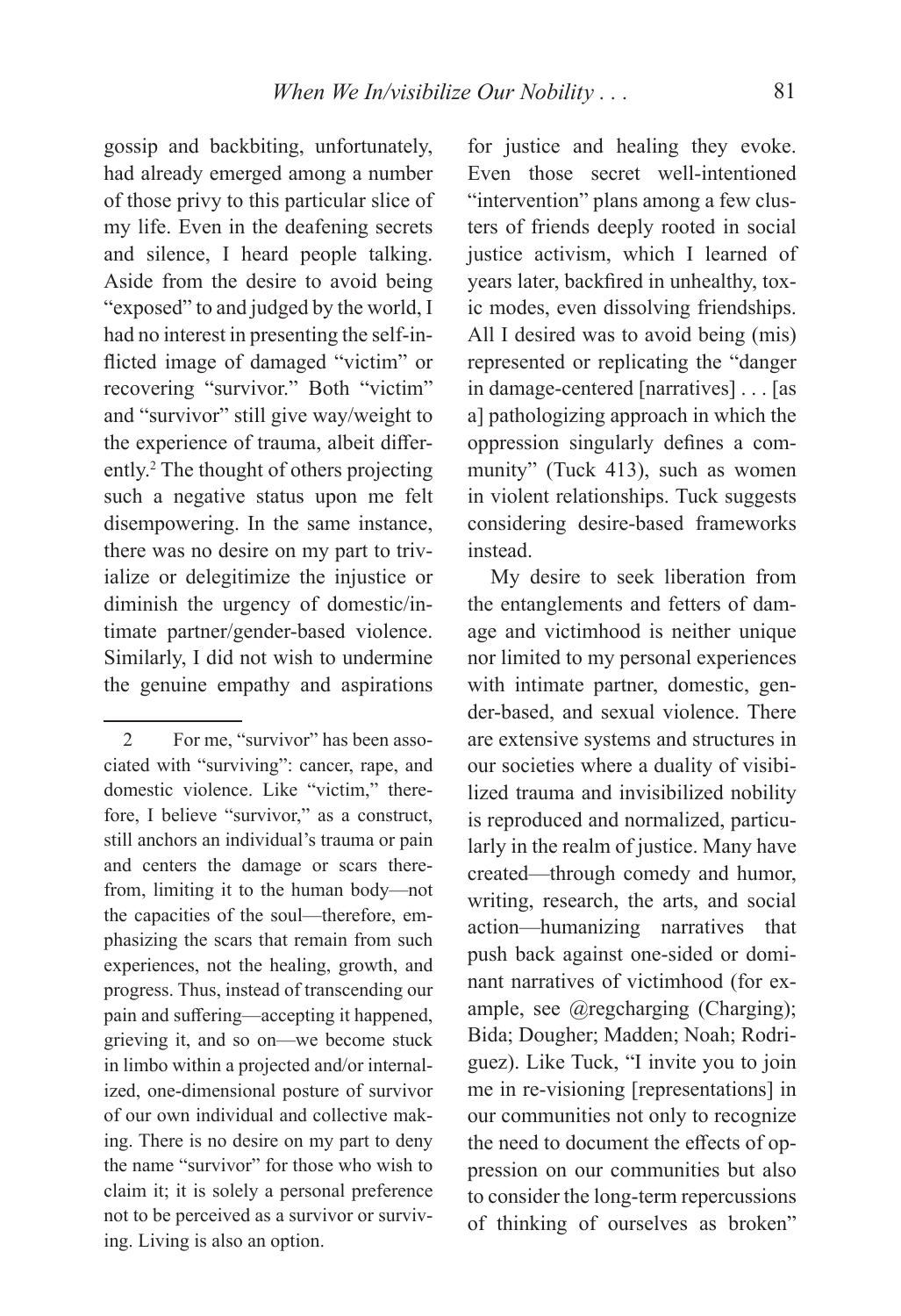(409)—moving beyond satisfaction with representations of desire—moving along to recognition of and belief in our inherent spiritual reality—visibilizing nobility for ourselves and our communities, especially in numerous discourses about (in)justice and (in)equity. Most importantly, in this journey of renewal and reimagination, this visibilizing of nobility demands that we look at members of our human family who endure injustices and inequities in varying degrees—with new eyes. They are not merely damaged bodies or spiritually disembodied beings, as too frequently depicted, but so much more. They are souls, embodiments of nobility or noble-embodied beings.

# REIMAGINING RESISTANCE. Visibilizing Justice/Nobility

My soul simultaneously aches and smiles whenever I ponder the Bahá'í perspective on the relationship between our inherent nobility and justice: "Justice is a noble quality and injustice an iniquity" ('Abdu'l-Bahá, *Paris Talks* 79), particularly due to the horrific accumulation of dehumanization we are currently enduring. Learning this, however, has also forced me to question how, for decades, I could conceive of the inherent spiritual nobility of others and their justice while denying my own. But if "[j]ustice is a noble quality," what is true nobility, and what role(s) does it play in response to oppression, (in)justice, and (in)equity? What does nobility look like in the face of oppression, and would I recognize it? What examples in the world could I learn and draw from? How can we authentically and humbly engage in social action and the relevant discourses of society to "assail" the injustices and inequities of this world, while concurrently amplifying the spiritual reality—the nobility (and therefore, constructive resiliency) of the soul?

These questions have since evolved into two broader questions that I am still aiming to "perfect." First, how can we reconceptualize and participate in a body politic where we visibilize and center nobility in public discourses and social actions on the various entangled dimensions of injustice and inequity, including academic and activist spaces (and their convergences)? Second, how do exemplary narratives of constructive resilience help us honor and recognize the nobility of peoples and communities without delegitimizing and denying the social forces of oppression that exist and persist in the world? These questions, I imagine, are only a few of those I will live with all the days of my life, on this earthly plane, attempting to humbly explore and learn from.

It is my belief that visibilizing the inherent nobility of human souls is a key ingredient in the possibility of reimagining resistance as constructive resilience. 'Abdu'l-Bahá writes:

In the world of existence there is nothing so important as spirit, nothing so essential as the spirit of man. The spirit of man is the most noble of phenomena . . . the collective center of all human virtues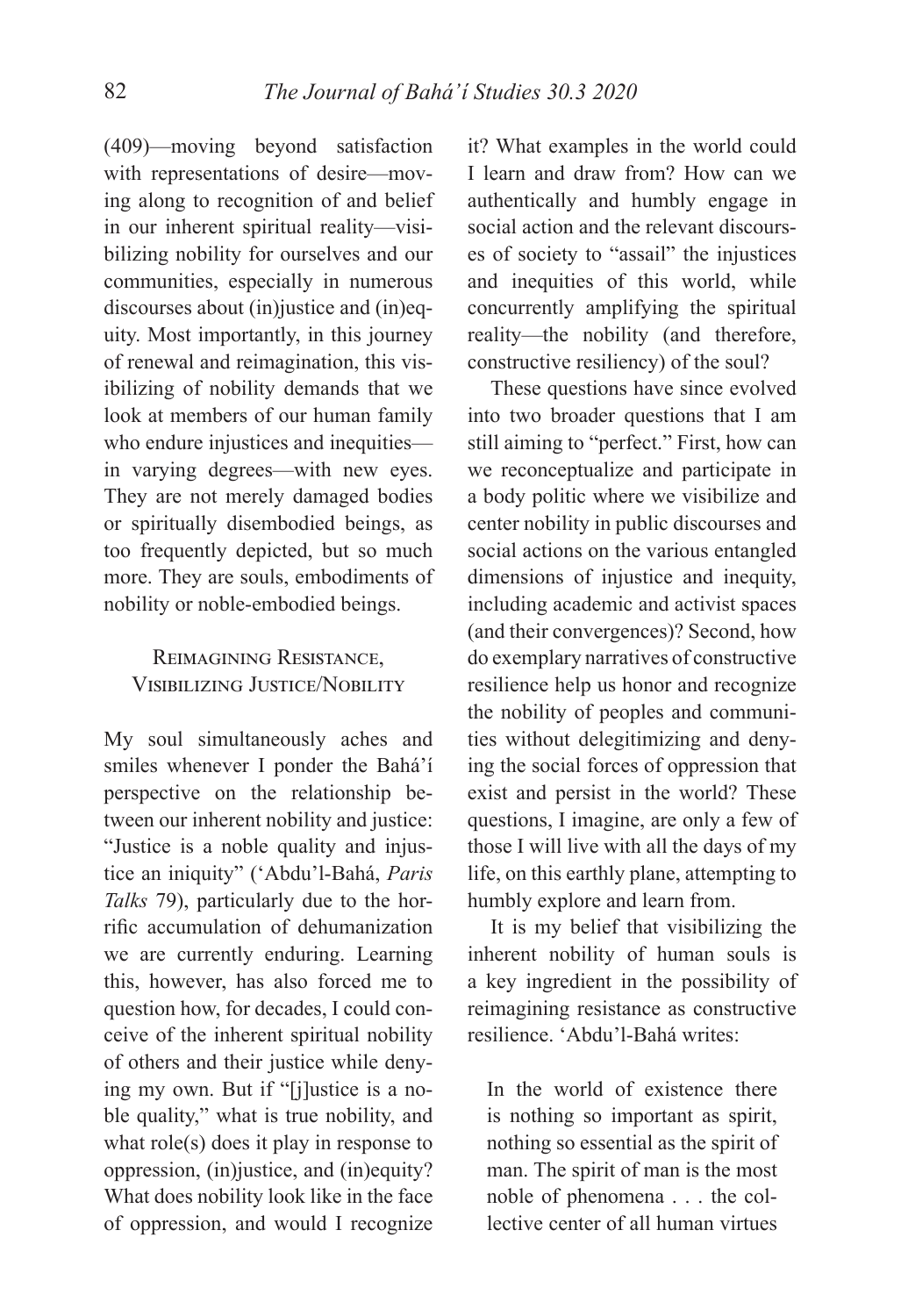. . . the cause of the illumination of this world. (*Promulgation* 239–40)

Imagine if we all saw one another through this lens: as spirits, as nuclei of human virtues, as radiant lights even amidst pain and suffering. When reflecting on this imagery, I cannot help but reflect on the analogies described by the Central Figures of the Bahá'í Faith regarding the entangled relationship between the most globally oppressed communities—as the "pupil of the eye,"—a metaphor distinctly introduced by Bahá'u'lláh for people of African descent—as portals of light, and Indigenous peoples as beacons of light who will become "so illumined as to enlighten the whole world" (*Tablets of the Divine Plan* 32). This spiritual reality cannot be reduced to coincidence. What if narratives of injustice and inequity faced by communities were paralleled by these noble qualities they possess? How might a nobility framework yield new opportunities for reimagining noble souls and their capacities of constructive thought and action in the face of injustice? While I fully advocate the necessity of unearthing and studying all facets of oppression, stopping at the paralysis of damage or victimhood from such oppression seems incomplete, falling short, and even a missed opportunity. Why not, rather, prepare and seek out pathways of transcendence through that oppression?

Today, more than ever, we are immersed in a cumulative amplification

and hypervisibility of injustice and inequity on a number of intersecting levels. The global COVID-19 pandemic, combined with a rampant, heightened response to worldly injustices of anti-Blackness, anti-Indigeneity, anti-Asian violence, extremes of poverty and wealth, vaccine apartheid, xenophobia, racism, and patriarchy, and the list goes on—despite their persistence for centuries—have been characterized by varying calls for public action. Most of these movements have been motivated by the necessities of collective justice, while others have been fueled by demands for individual liberties. Mass public outcry is usually synonymous with or derived from—but not limited to—terms and concepts such as activism, boycott, demonstration, protest, resistance, and social movements, for example. The most prolific scholars of "social movement studies," particularly those educated and residing within a factory-like white, patriarchal Euro-American system of formal higher education, limit their definitions of collective action to criteria characteristic of contention and oppositionality. These conditions are clearly the most mediatized and popularized, but there are also more humanizing elements of social change that are almost always hidden from view. While the study of social movements is important, these criteria limit the possibilities of social change and the inherent capacities and contributions of humankind, especially the persistent efforts of those categorized and segmented as "marginalized" "oppressed," "underserved," and so on.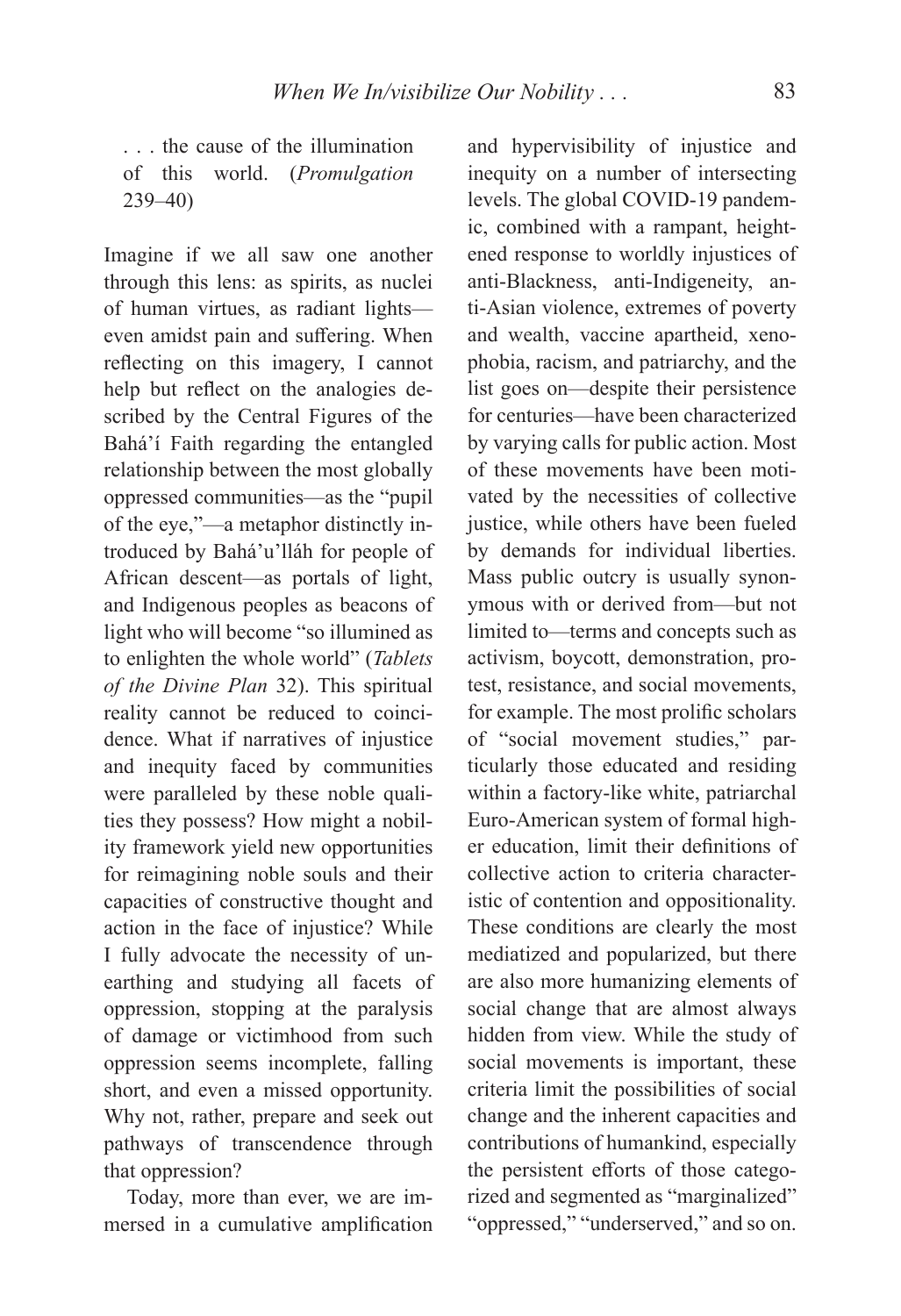Such criteria visibilize negative imagery of collective action, while invisibilizing the inherent nobility of individuals and communities engaged in such action and their pursuit of justice and equity. The intensity of discourses and actions revolving around racial injustice, anti-Indigeneity, and anti-Blackness in the United States and globally reveals that this trend in visibilizing suffering while invisibilizing nobility is nothing new. However, the case for naming and centering inherent nobility is a novel, Bahá'í-inspired perspective.

In the process of spiritually excavating my inherent nobility, I was pulled by the arts and scholarship that would help me on this journey. In my research, I encountered many artistic and scholarly critiques of the hypervisibility of communities and peoples' trauma and victimhood, as well as arguments justifying the necessity to underscore and center their suffering. There were also works that visibilize the nobility of communities that endure injustice and how they constructively respond to systematic oppression. Representations that piqued my attention were those uniquely captured moments that humanize and celebrate individual and collective joy, self-care, and preservation in the midst of suffering just as much as they shed light on anger, grief, and pain. They highlight the *constructive resilience* of communities popularly portrayed on a default setting of "broken," disrobed of our nobility and costumed in descriptors of deficiency or what Walter (2016) calls the "five 'Ds' of data": disparity, deprivation,

disadvantage, dysfunction, and difference (80).

In a message to Bahá'í students denied access to higher education in Iran, the Universal House of Justice addressed the historical oppression of their Bábí and Bahá'í spiritual ancestors, as well as their complementary inheritance of a constructively resilient spiritual capacity to advance beyond that same oppression: "You, too, demonstrate such noble qualities and, holding fast to these same principles, you belie the slander purveyed against your Faith" (9 Sept. 2007).

The Universal House of Justice also notes the centuries-long lives of African Americans in the United States as evidence of constructive resilience and calls upon the African American community to continue "to see in the recent turmoil opportunity rather than obstacle" (4 Feb. 2018). Constructive resilience, therefore, requires utilization of the spiritually inherent noble qualities of souls to "transcend" oppression, perceive what is possible "beyond the distress of difficulties [and obstacles] assailing them," and transform themselves and their communities through deeds that advance "spiritual and social development." The beauty of constructive resilience is its reliance upon an internal power of the spirit of peoples and their communities. It also surpasses the quantitative frontiers of "resilience" that have been amplified by social actions and discourses emerging across social media spaces, implying that #StillHere is commonly (mis) interpreted and limited to a *physical*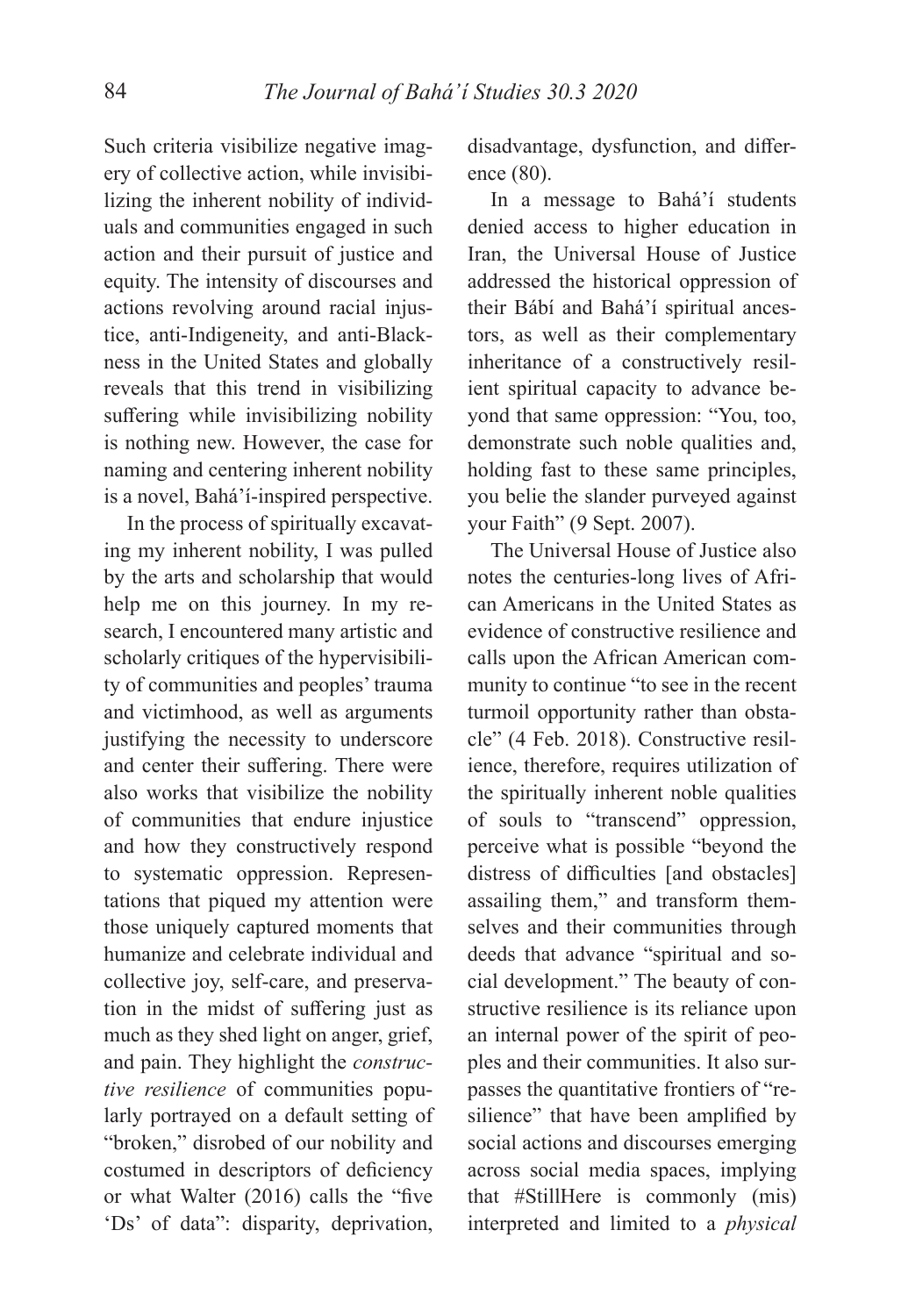resilience. Furthermore, constructive resilience is by no means restricted to the Bahá'í community; nor is there a singular method or understanding in which constructive resilience can be achieved (Karlberg).

*Sumud* (دومص), an Arabic concept meaning steadfastness and "resilient resistance," can be traced back to the tenth century. Palestinian women use *sumud* as an explanation of their daily existence and collective empowerment, particularly through a reaffirmation of their identity, a "preservation" of Palestinian culture, and a "nurturance" of the Palestinian community (Ryan). holt explains how *Rezilience* (a combination of the slang term for reservation, "rez," and resilience), an Indigenous worldview, is an active teaching and learning practice for Indigenous communities to "reclaim, relearn, and reconnect with their ancestral ways of being" (72). *Rezilience* is an example of Vizenor's reference to Indigenous *survivance* (Vizenor, *Fugitive Poses*; Vizenor, *Survivance*; Vizenor and Lee), a "moving beyond [Indigenous] basic survival in the face of overwhelming cultural genocide to create spaces of synthesis and renewal" (Vizenor, *Manifest Manners* 53). Survivance echoes the sacredness of the Lakota word *takini*, which is often simply translated to survivor, but it means "to come back to life." *Takini*, is about restoring Indigenous communities and moving beyond survival, recalling stories of the ancestors and the historical trauma inherited, most associated with the U.S. Army's Seventh Calvary massacre of hundreds

of Lakota women, men, and children at Wounded Knee in 1890 (Brings Plenty). Sørensen maps *constructive resistance*, referring to "initiatives in which people start to build the society they desire independently of the dominant structures already in place" (49) and relies on Vinthagen's definition, whereby constructive resistance is understood to "transcend the whole phenomenon of being-against-something, turning into the proactive form of constructing 'alternative' or 'prefigurative' social institutions which facilitate resistance" (7). These are only but a few conceptual and theoretical frameworks that, like constructive resilience, visibilize nobility, the highest aspirations of individuals and communities facing oppression in its various forms.

The Universal House of Justice, in another message, praises the Iranian Bahá'í community's establishment of the Bahá'í Institute for Higher Education (BIHE) in response to the government's systematic denial of higher education to all its Bahá'í citizenry as representative of "actions [that] are not confined to efforts to seek justice" (1 Oct. 2014). Furthermore, the establishment of the BIHE as an "unrelenting pursuit of knowledge is perhaps one of the most outstanding examples of constructive resilience in the modern age." Alternative peaceful measures to sustain teaching and learning within formal higher education have similarly been implemented through "street academies" in Turkey (Aktas et al.), underground universities in Kosovo (Sommers and Buckland) and Poland (Garlinski), and educational programs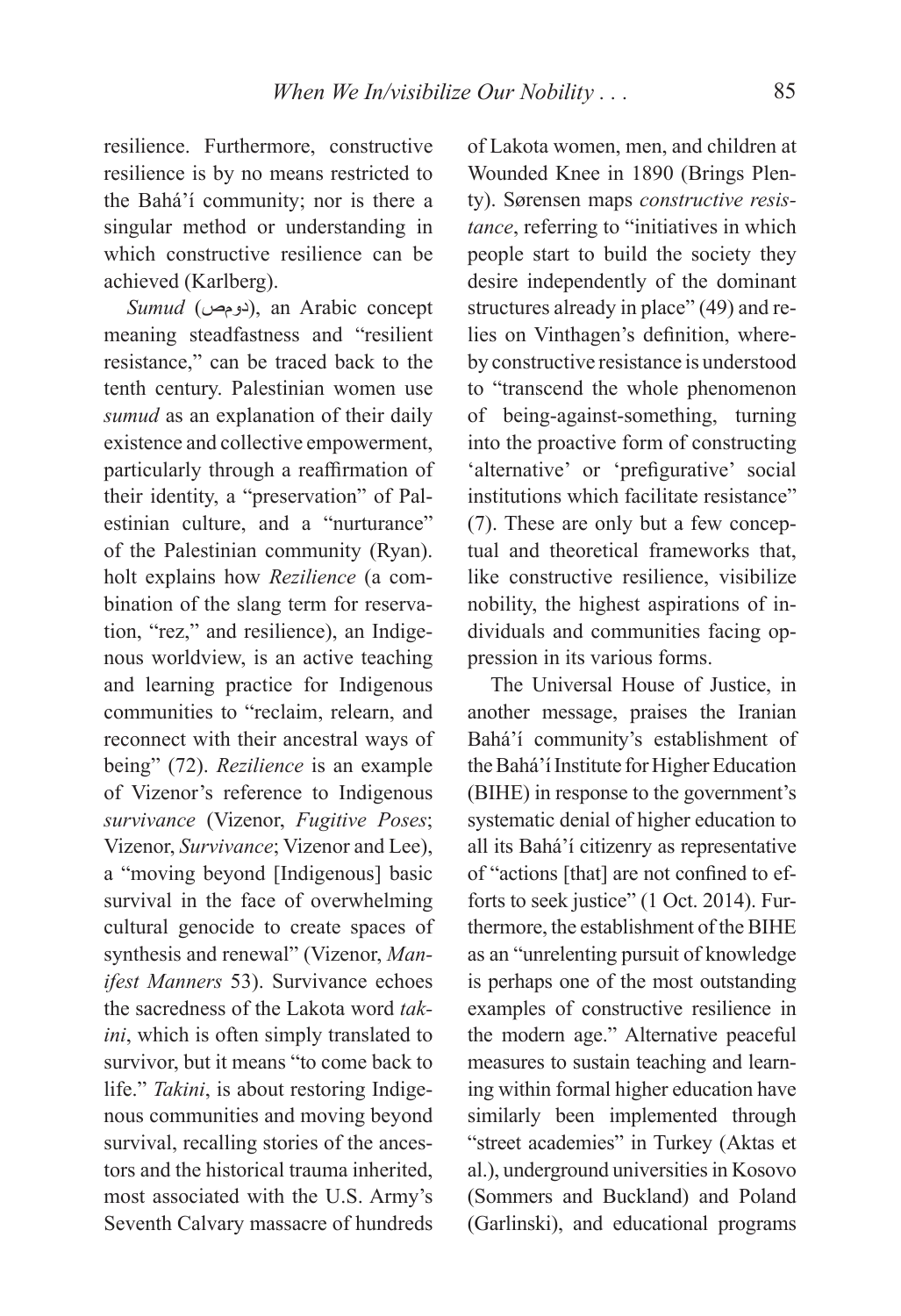held in private homes, religious institutions, and offices for students in Palestine (Zelkovitz).

# VISIBILIZING NOBILITY AS **MEDITATION**

While understanding the constructive capacity of the soul outside of myself, the struggle to see it within me was still very real. After completing a remote session with my psychotherapist, the fog gradually began to clear for me. Several years had passed since my PTSD diagnosis, while trudging along an evolving journey of disentanglement from its fetters. All this time, justice and equity had served as dual interlocking aspirations driving my activism, teaching, research, and writing, but my attempted efforts were constantly falling short. Even my determination to highlight narratives about the constructive, transformative capacities of "marginalized" and "oppressed" peoples and communities seemed rather oxymoronic. Externally, I was wholeheartedly committed to exposing (in)justice and the nobility among the hearts, minds, and souls of "the oppressed" (and the oppressors), but it was in competition with the internal invisibilization of my own nobility, as well as a forgetfulness in the pursuit of justice for myself.

Clearly, this sudden pull to visibilize nobility was new and uncomfortable, especially when related to my own being. Just before our first session had concluded, and with more than thirteen thousand kilometers between our

computer screens, my therapist assigned me homework: "Recite a prayer every morning to recognize your own nobility." Mind. Blown. Her instructions were so simple, yet profoundly humbling. Pray for my own nobility?!? Is that actually a thing? Prayers for the ancestors, detachment, tests and difficulties, healing, steadfastness, (in)justice, love, praise of the Creator, my mother and father, my brother, my profession . . . were among the primary motivations for prostration and devotion. Never had praying for my own nobility (let alone recognizing it) been on my mind up to that point. Ever since that moment, I recite the following from *The Hidden Words of Bahá'u'lláh* daily as part of my morning meditation routine:

### O Son of Spirit!

I created thee rich, why dost thou bring thyself down to poverty? Noble I made thee, wherewith dost thou abase thyself? Out of the essence of knowledge I gave thee being, why seekest thou enlightenment from anyone beside Me? Out of the clay of love I molded thee, how dost thou busy thyself with another? Turn thy sight unto thyself, that thou mayest find Me standing within thee, mighty, powerful and self-subsisting. (#13, From the Arabic)

### O Son of Spirit!

Noble have I created thee, yet thou hast abased thyself. Rise then unto that for which thou wast created. (#22, From the Arabic)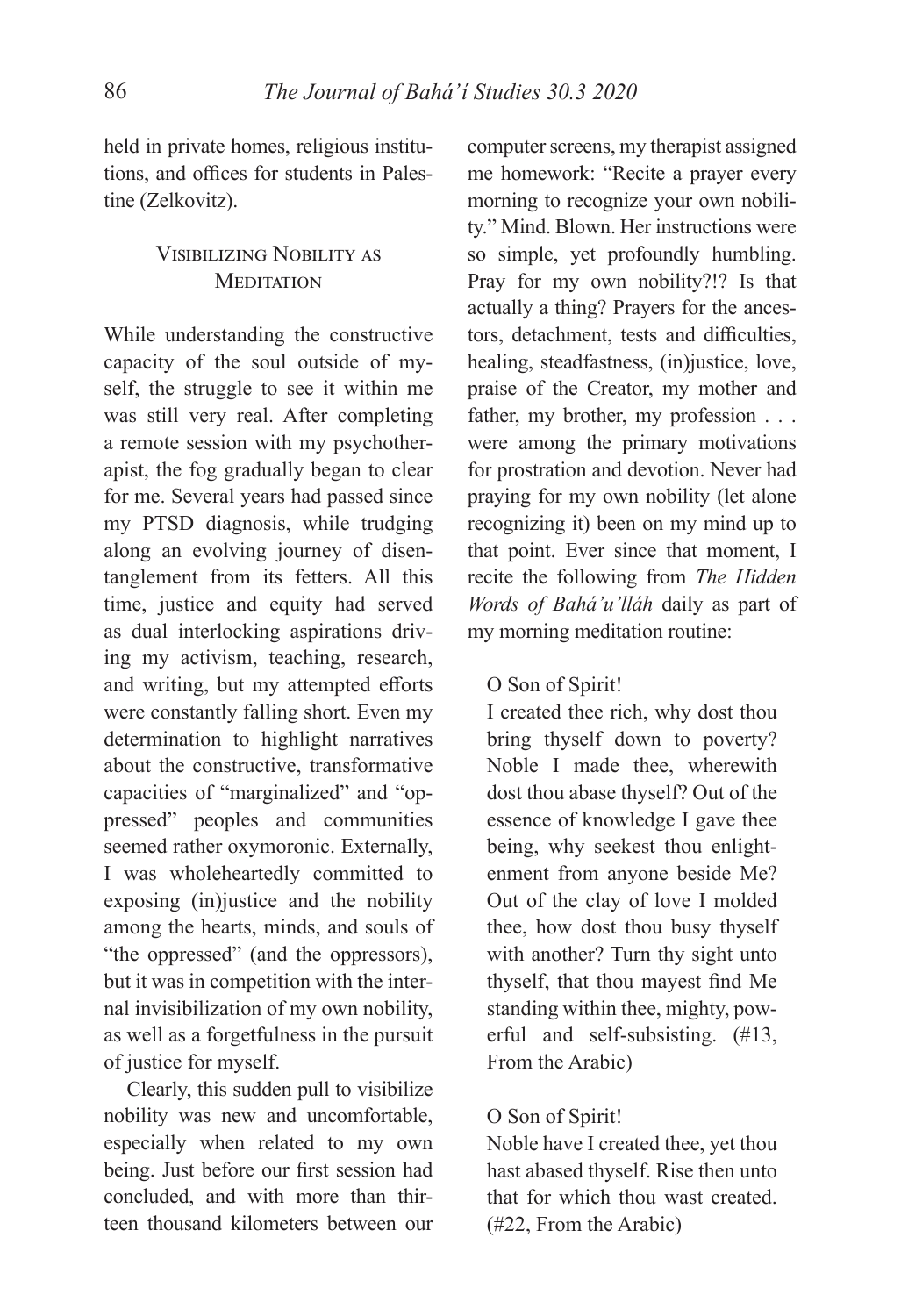Reciting these sacred words and absorbing their meaning is equivalent to looking into a new, undistorted mirror that still requires daily meditation and application of my interpretation of those words into action in every phase of my life. In other words, I am still working on truly seeing the nobility and justice of my soul.

Challenging the historically situated Northwestern Hemispheric concept and identity of nobility (Leonhard and Wieland), this spiritual dimension of nobility—not unique to the Bahá'í teachings alone, not only reveals the power of our spiritual ancestral lineage, but also foreshadows the future of humankind and its inherent capacities to heal, transcend oppression, and advance intergenerationally. "A striking aspect of Bahá'í belief," Arbab purports, "is the extraordinary optimism it displays about humanity's future. Such hopefulness would be untenable were it not for a profound conviction, which arises from the Faith's teachings, that the human being was created noble" (175–76). Constructive resilience, therefore, is a sustainable, futuristic, intergenerational response to oppression that is associated with our spiritual afterlives.

Similarly, Smith's argument for "centering the 'pupil of the eye'" also exemplifies a noble spiritual station in defiance of an unceasing racial oppression endured for well over five centuries. According to Smith, "interpretations of the 'pupil of the eye' metaphor that fix upon the spiritual perceptiveness of [B]lack people are in keeping

with a tradition of African American thought that was significantly advanced by Du Bois and that attempted to alchemize a history of oppression into a source of pride and inspiration" (13). If the material or physical frame of our bodies and the damage, harm, and trauma inflicted upon them become our primary point of focus, then we reproduce the same gaze that justifies oppression—a perception that humans are reduced to soulless bodies. We then lose sight of the core reality of the identity of our souls and their capacities of inherent nobility to withstand oppression and to do so constructively.

# **OUR NOBLE SPIRITUAL AFTERLIVES** AND FUTURISMS

It is my sincerest hope that calling for the visibility of nobility (and its inherent relationship to the soul) is not mistaken for a desire to avoid, dehumanize, erase, invisibilize, silence, minimize, or disconnect the social realities of bodies or trauma, injustice, and inequity in this world—nor to essentialize or homogenize those social realities. Nor am I advocating for a partial visibility, but rather, inviting you—all of us—to consider one that is whole—one that captures both the corporeal and spiritual reality of humankind. For instance, "[i]dentify[ing] the achievement and exhilaration in [B]lack life is not to mute or minimize racism . . . there is a spiritual majesty of joy in suffering" and an invitation to not only possibly feel Black "pain but also the beauty of being human" (Perry). In a relevant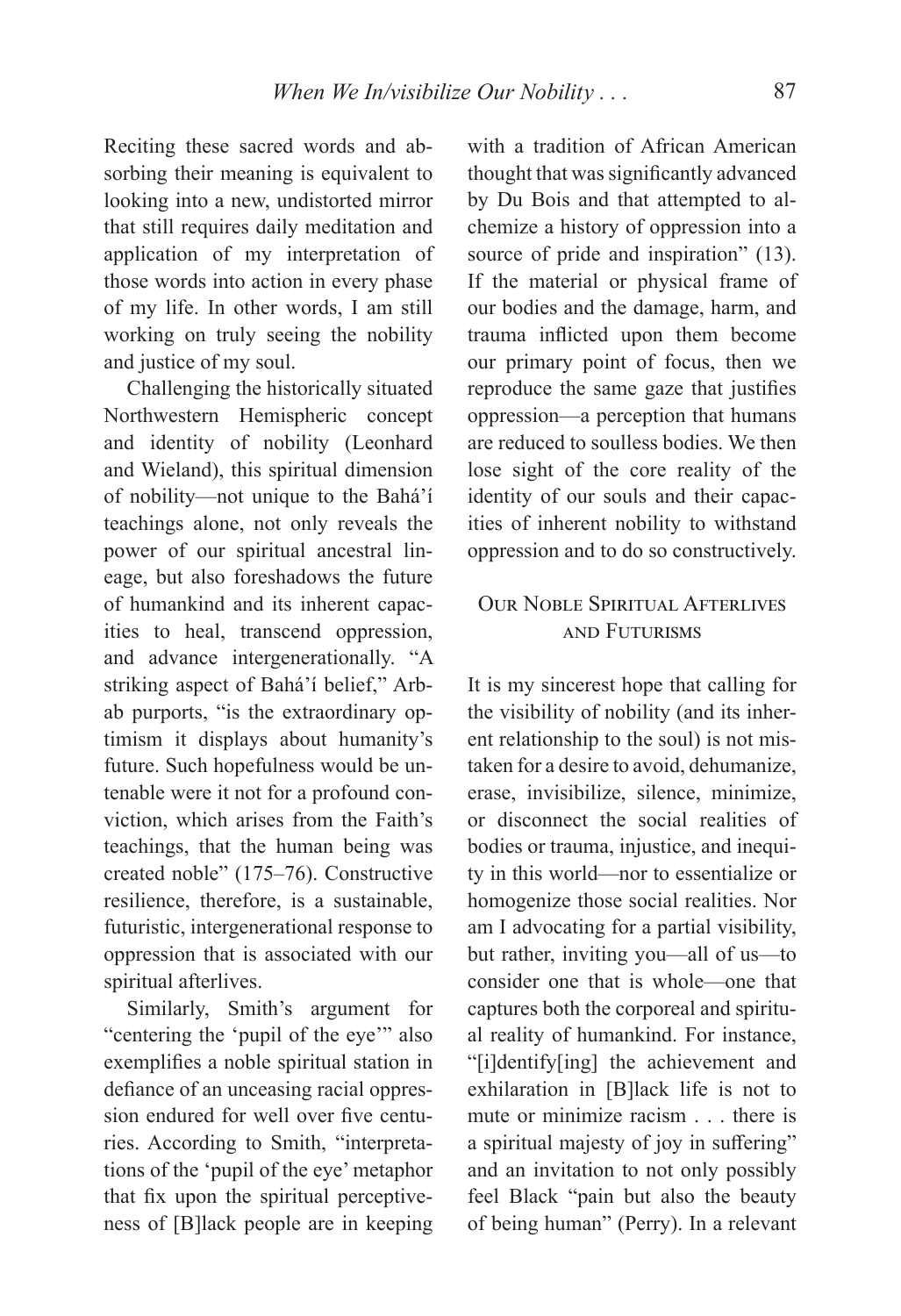letter addressed to the U.S. Bahá'í community regarding intensifying racial injustices, the National Spiritual Assembly of the Bahá'ís of the United States wrote: "The language we use and the attitudes we take, while not ignoring the harsh realities that exist in the world, should appeal to the nobler aspirations of our fellow-citizens" (25 Feb. 2017). Accordingly, this is not an attempt to deny or delegitimize trauma, injustice, and inequity and their multitudinous effects on peoples and groups, but to celebrate and center fellow souls that are created to endure and move through and break free of the cages of such suffering.

May this be an invitation to all of us—especially to all the souls whose bodies have been and continue to feel or be treated as branded, broken, damaged, erased, inferior, invisible, and/or—as non-human, as well as those souls who, through their words, thoughts, or deeds, choose to read, see, and engage with souls as damaged, non-human, and ignoble—to visibilize nobility. Please join me in this ever-evolving journey to consider why and how visibilizing nobility helps us reimagine resistance as constructive resilience, to realize and celebrate our individual and collective inherent nobility, and to actualize our spiritual reality in our afterlives and our futures.

It is my hope that these closing words and this invitation do not at all suggest that I have forgotten my vulnerability in feeling exposed. Beloved revolutionary spiritual ancestors have been holding my hand, accompanying

me along the way. One of my favorite guided meditations of Audre Lorde— "[T]hat visibility which makes us most vulnerable is that which also is the source of our greatest strength" (60) comforts and assures me of the spiritual implications of being clothed in "nobility," even when feeling naked. We are, after all, spiritually destined to be "dressed in royal robes, to walk in glory for ever and ever" ('Abdu'l-Bahá, *Selections* 317). We *all* are created noble, and nobility looks *divine* on us, would you not agree? From the point of our conception—before our physical birth, and beyond—through our spiritual afterlives/futures, our inherent nobility continues to insist, persist, and transform into a new garment:

O Thou Provider, O Thou Forgiver! A noble soul hath ascended unto the Kingdom of reality, and hastened from the mortal world of dust to the realm of everlasting glory. Exalt the station of this recently arrived guest, and attire this long-standing servant with a new and wondrous robe.

O Thou Peerless Lord! Grant Thy forgiveness and tender care so that this soul may be admitted into the retreats of Thy mysteries and may become an intimate companion in the assemblage of splendours. Thou art the Giver, the Bestower, the Ever-Loving. Thou art the Pardoner, the Tender, the Most Powerful. (#11, 'Abdu'l-Bahá, *Prayers of 'Abdu'l-Bahá*)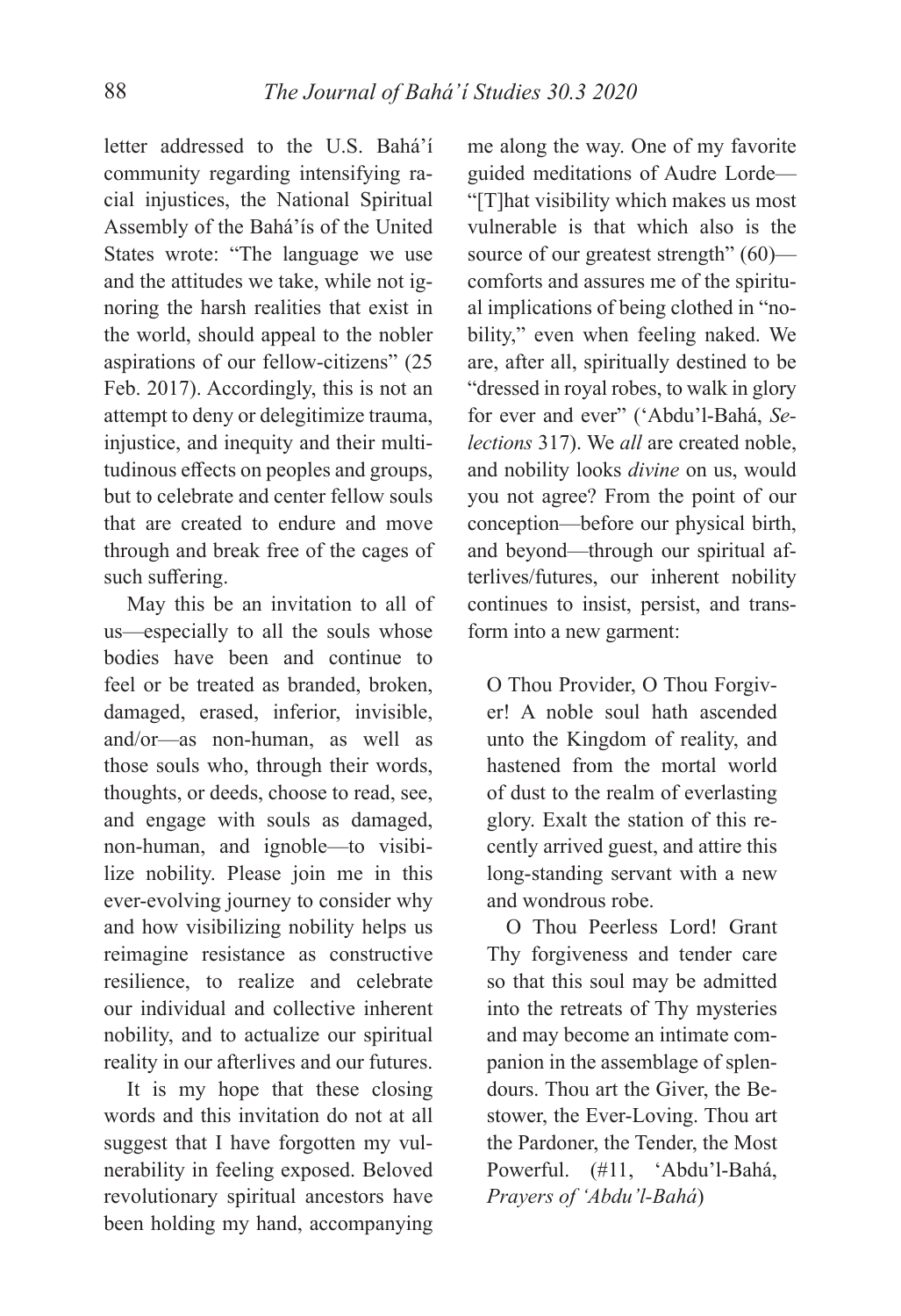Although far from completing the work of visibilizing nobility, what keeps me going is knowing we were created noble, and our nobility never dies . . .

#### **WORKS CITED**

'Abdu'l-Bahá. *Paris Talks*. UK Bahá'í Publishing Trust, 1972.

- ———. *The Promulgation of Universal Peace*. 2nd ed., US Bahá'í Publishing Trust, 1982.
- ———. *Selections from the Writings of 'Abdu'l-Bahá*. Bahá'í World Centre, 1982.
- ———. *Tablets of the Divine Plan*. US Bahá'í Publishing Trust, 1993.
- ———. *Prayers of 'Abdu'l-Bahá*. Bahá'í World Centre, 2021.
- Aktas, Vezir, Marco Nilsson, Klas Borell, and Roland S. Persson. "Taking to the Streets: A Study of the Street Academy in Ankara." *British Journal of Educational Studies*, vol. 68, no. 3, 2020, pp. 365–88.
- Arbab, Farzam. "Promoting a Discourse on Science, Religion, and Development." The Lab, the Temple and the Market: Reflections at the Intersection of *Science, Religion, and Development*, edited by Sharon M. P. Harper, International Development Research Center, 2000, pp. 149–237.
- Bahá'u'lláh. *The Hidden Words*. US Bahá'í Publishing Trust, 1985.
- ———. *The Call of the Divine Beloved: Selected Mystical Works of Bahá'u'lláh*. Bahá'í World Centre, 2019.
- Baldwin, James, and Nikki Giovanni. *A Dialogue*. Lippincott, 1973.
- Bida, Eloy. *Eloy Bida*, www.eloybida.com
- Brings Plenty, Joseph. "Save Wounded Knee." *The New York Times*. 11 April 2013. www.nytimes.com/2013/04/12/opinion/save-wounded-knee.html
- @regcharging (Reg Charging). "Every news story on Natives ever." *Tik-Tok*, 26 June 2020, 1:57 p.m., www.tiktok.com/@regcharging/video/6842714801869688070.
- DOI News. "Secretary Haaland Creates New Missing & Murdered Unit to Pursue Justice for Missing or Murdered American Indians and Alaska Natives." *U.S. Department of the Interior*. www.doi.gov/news/secretary-haaland-creates-new-missing-murdered-unit-pursue-justice-missing-or-murdered-american
- Deer, Sarah. *The Beginning and End of Rape: Confronting Sexual Violence in Native America*. U of Minnesota P, 2015.
- Dougher, Patrick. *Patrick Dougher*, www.godbodyart.com/
- Garlinski, Józef. "The Polish Underground State (1939–45)." *Journal of Contemporary History*, vol. 10, 1975, pp. 219–259.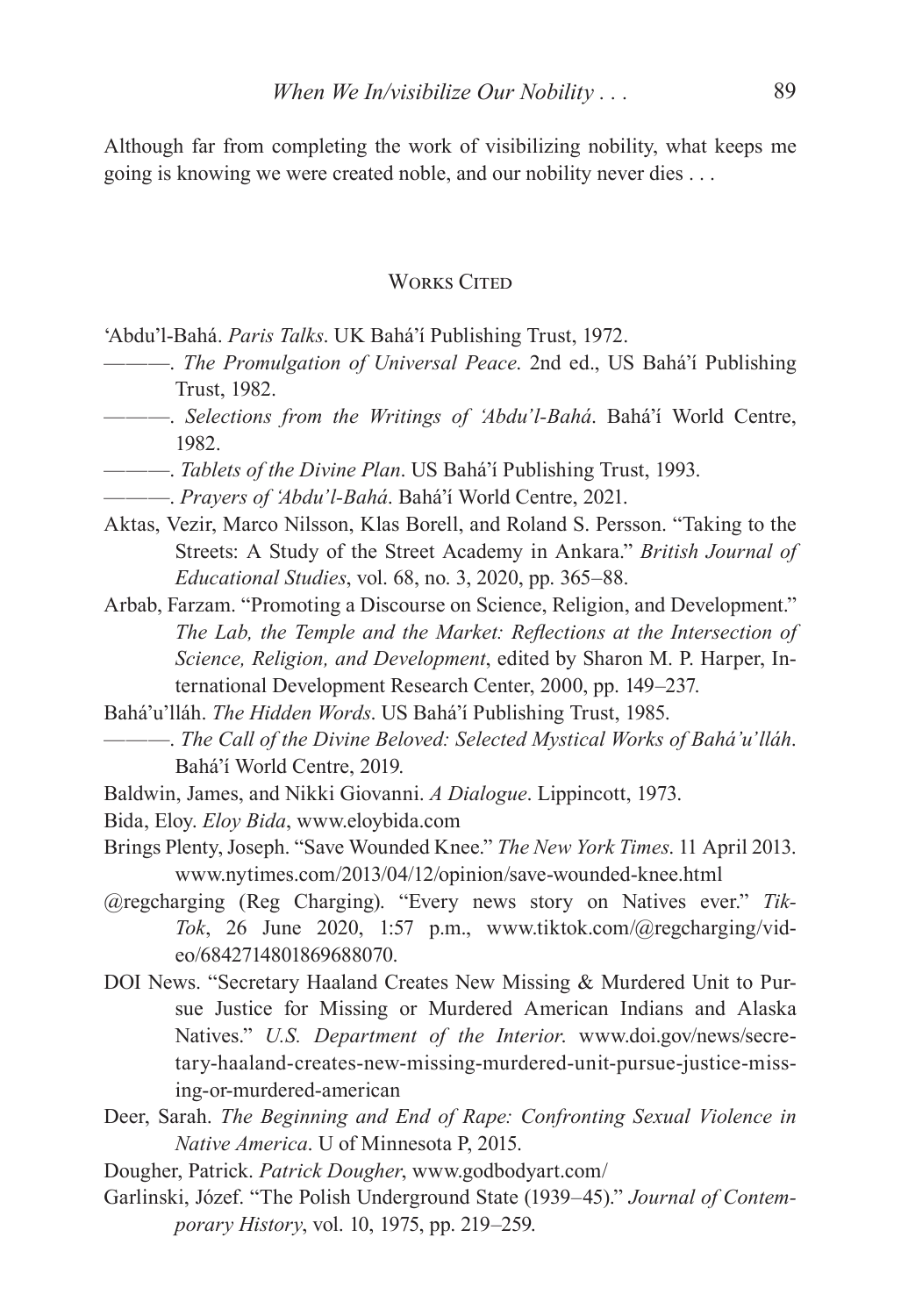- Hammad, Suheir. "Not Your Erotic, Not Your Exotic." *YouTube*, 29 Aug. 2010, www.youtu.be/xarc5PFknfw
- Hartman, Saidiya. *Lose Your Mother: A Journey along the Atlantic Slave Route*. Farrar, Straus, and Giroux, 2007.
- holt, renée. "Rezilience." *Education in Movement Spaces: Standing Rock to Chicago Freedom Square*, edited by Alayna Eagle Shield, Django Paris, Rae Paris, and Timothy San Pedro, Routledge, 2020, pp. 67–76.
- Karlberg, Michael. "Constructive Resilience: The Bahá'í Response to Oppression." *Peace & Change*, vol. 35, no. 2, 2010, pp. 222–57.
- Leonhard, Jörn, and Christian Wieland. *What Makes the Nobility Noble?: Comparative Perspectives from the Sixteenth to the Twentieth Century*. Vandenhoeck & Ruprecht, 2011.
- Lorde, Audre, Marge Piercy, Fran Moira, and Lorraine Sorrel. "Interview: Audre Lorde: Lit from Within." *Off Our Backs*, vol. 12, no. 4, 1982, pp. 2–3, 11. ———. *Sister Outsider: Essays and Speeches*. Crossing Press, 1984.
- Madden, Tamara Natalie. *Tamara Natalie Madden*, www.tamaranataliemadden. org
- National Spiritual Assembly of the Bahá'ís of the United States. Letter to the American Bahá'í Community dated 25 Feb. 2017, www.bahai.us/static/ assets/20170225-NSA-on-America-and-the-Five-Year-Plan.pdf
- Noah, Trevor. "Trevor Noah: You Laugh But It's True UNICEF Fly." *YouTube*, 25 Mar. 2015, www.youtube.com/watch?v=aNqfFafXGLA.
- Office on Violence Against Women. "Archives." *U.S. Department of Justice*, 19 Feb. 2020, www.justice.gov/archives/ovw/blog/violence-against-women-act-ongoing-fixture-nation-s-response-domestic-violence-dating.
- Perry, Imani. "Racism Is Terrible. Blackness Is Not." *The Atlantic*, 15 June 2020, www.theatlantic.com/ideas/archive/2020/06/racism-terrible-blackness-not/613039/.
- Ritchie, Andrea. *Invisible No More: Police Violence Against Black Women and Women of Color*. Beacon Press, 2017.
- Rodriguez, Favianna. *Favianna Rodriguez*, www.favianna.com
- Ryan, Caitlin. "Everyday Resilience as Resistance: Palestinian Women Practicing Sumud." *International Political Sociology*, vol. 9, no. 4, 2015, pp. 299– 315.
- Saunders, Patricia J. "Fugitive Dreams of Diaspora: Conversations with Saidiya Hartman." *Anthurium: A Caribbean Studies Journal*, vol. 6, no. 1, 2008, p. 7.
- Sharpe, Christina. *In the Wake: On Blackness and Being*. Duke UP, 2016.
- Smith, Derik. "Centering the 'Pupil of the Eye': Blackness, Modernity, and the Revelation of Bahá'u'lláh." *Journal of Bahá'í Studies*, vol. 29, no. 1–2, 2019, pp. 7–28.